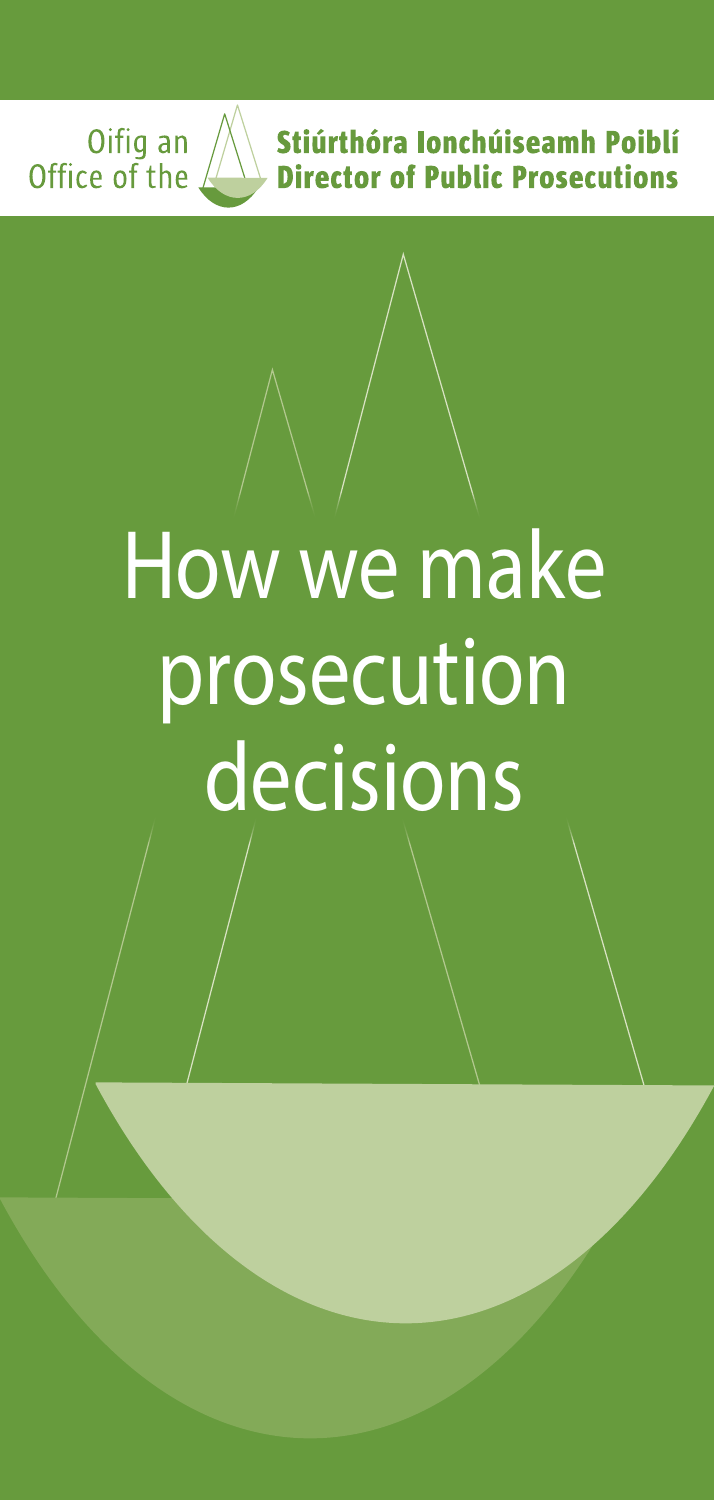# Plain English **Approved by NALA**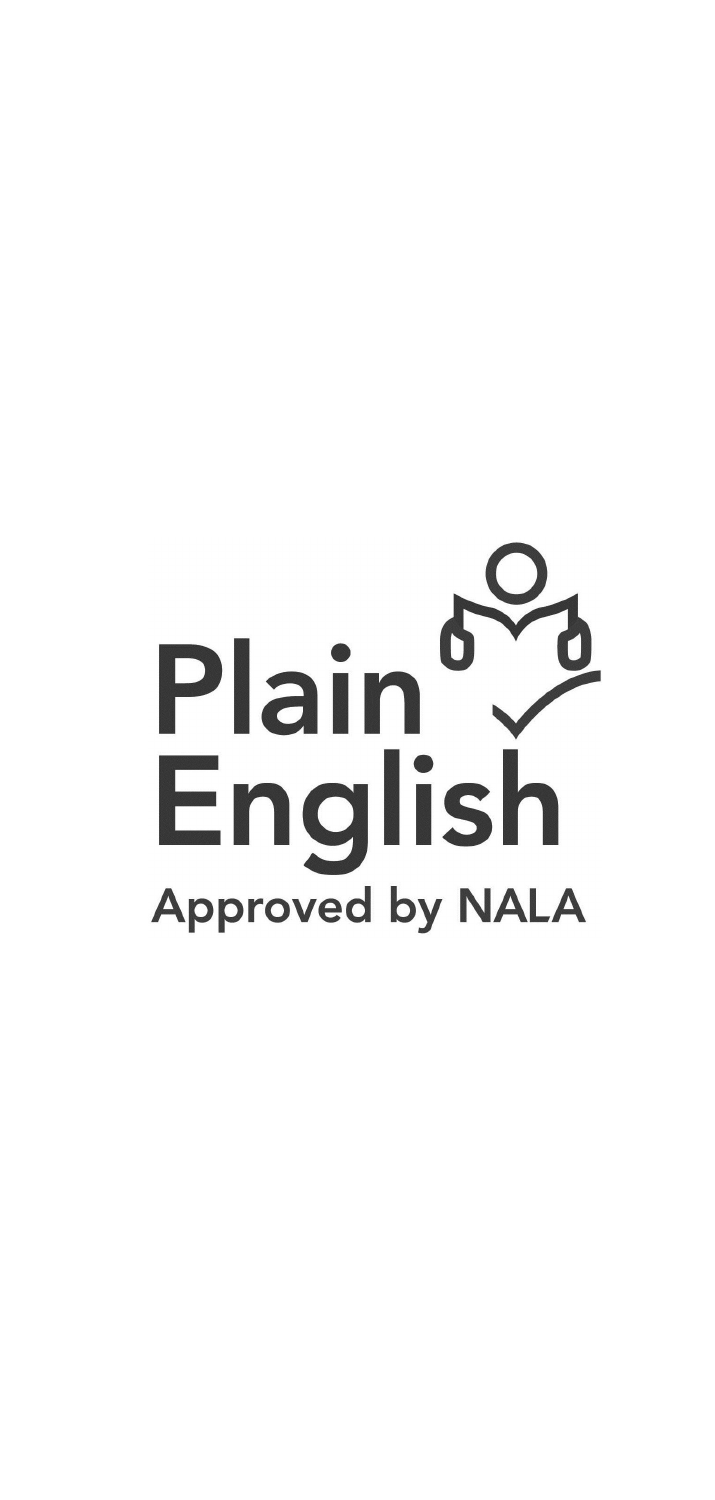# **About this booklet**

This booklet explains how the Office of the Director of Public Prosecutions (DPP) makes prosecution decisions.

The decision whether or not to prosecute is very important.

If we decide not to prosecute, it can cause great stress and upset to victims and their families. On the other hand, if someone is prosecuted and later found not guilty, it can damage their reputation and they can suffer a lot of harm. So, we must consider very carefully whether or not to prosecute.

# **Who makes the decision?**

The DPP or one of her lawyers decides whether or not to prosecute in serious criminal cases such as murder, manslaughter, sexual offences or fatal road incidents.

The Office of the DPP is independent. This means that no other person or body, such as the Government, can tell us to prosecute or not to prosecute any particular case.

# **How do we decide?**

When making decisions, we follow the guidelines set out in our Guidelines for Prosecutors. Prosecutors must also follow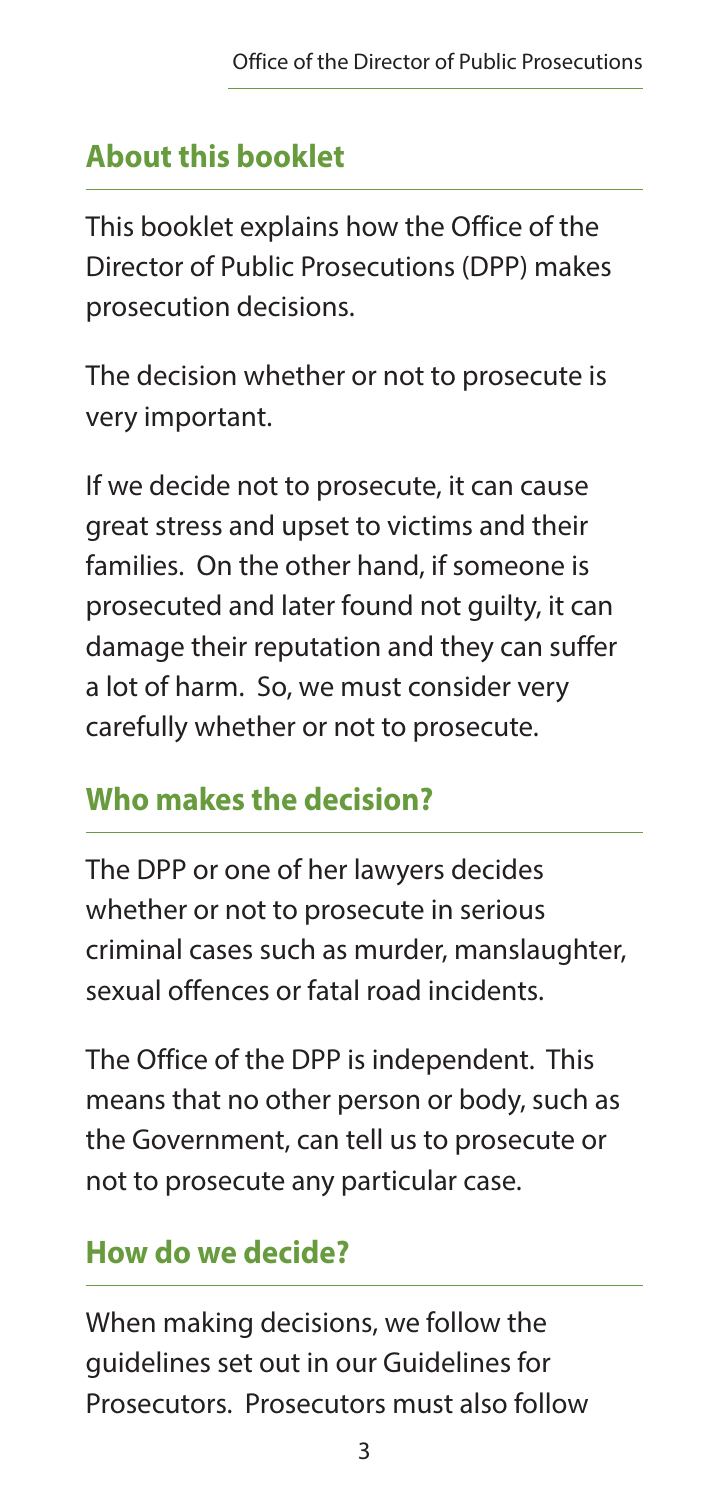the standards set out in the Code of Ethics for Prosecutors. Both of these codes of practice help make sure that our decisions are fair and consistent.

#### **What do we consider?**

When making a decision, we must ask ourselves:

1. if the evidence is strong enough to prosecute the case;

and, if so,

2. is it in the public interest to bring the case to court?

#### **How do we judge the strength of the evidence?**

We must be satisfied that the evidence is strong enough before we decide to prosecute.

This means that we examine the evidence to see if it is:

- admissible (allowed in court);
- reliable; and
- sufficient to show that the suspect has committed a criminal offence.

We must also consider, based on the available evidence, if there is a **reasonable chance of conviction**.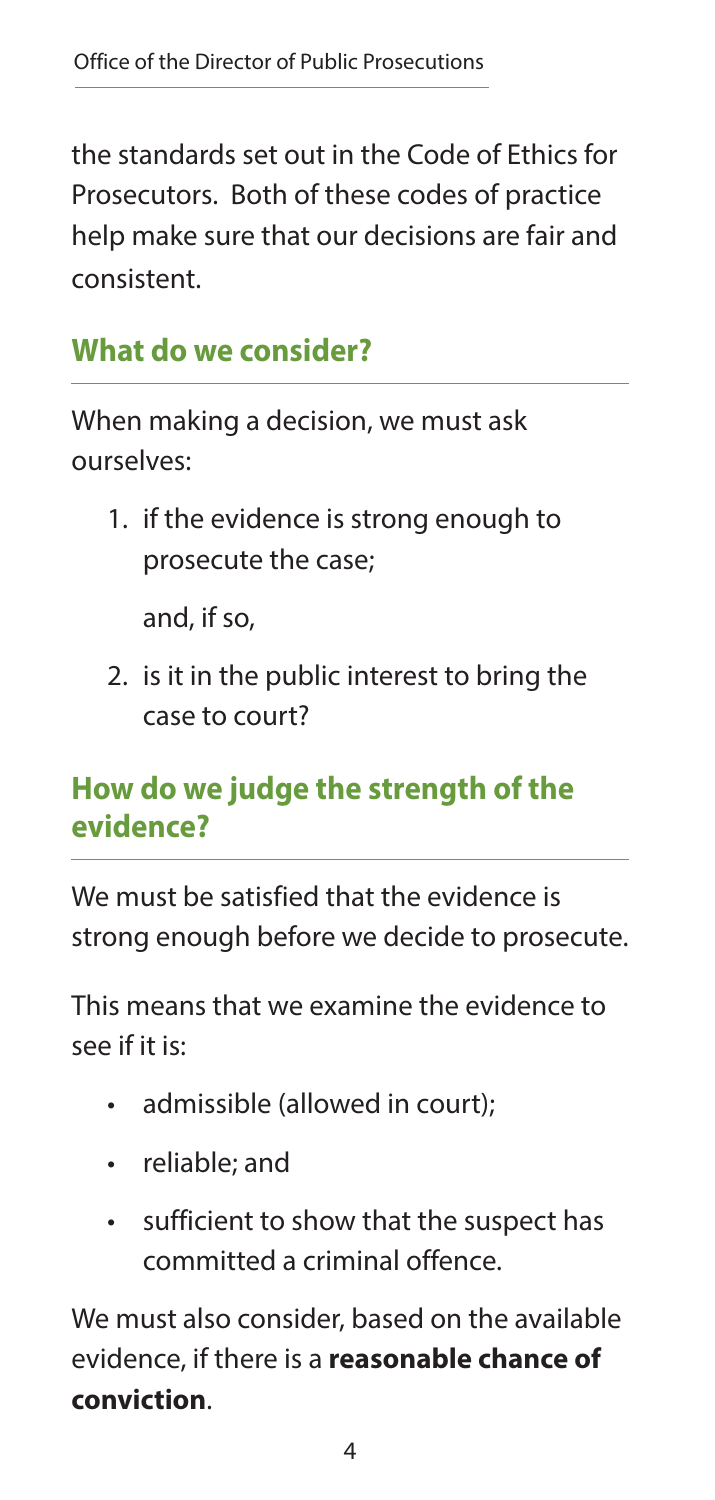The evidence needs to be strong enough so that a jury could decide beyond a reasonable doubt that the suspect is guilty of the offence they are charged with. To be able to prove a case 'beyond a reasonable doubt' is a very high standard to achieve.

In looking at the strength of the evidence, we must consider a number of factors. As every case is different, we cannot give a full list of everything that can be taken into account, but some examples of what we consider are:

- differences in the evidence given by witnesses;
- whether there is independent evidence to support what a witness says;
- whether the account of a witness is reliable;
- if the witnesses are available to give evidence in court;
- if identification of a suspect is an issue, whether the evidence of the witness who claims to identify the suspect is reliable;
- if the available evidence is admissible (allowed) in court.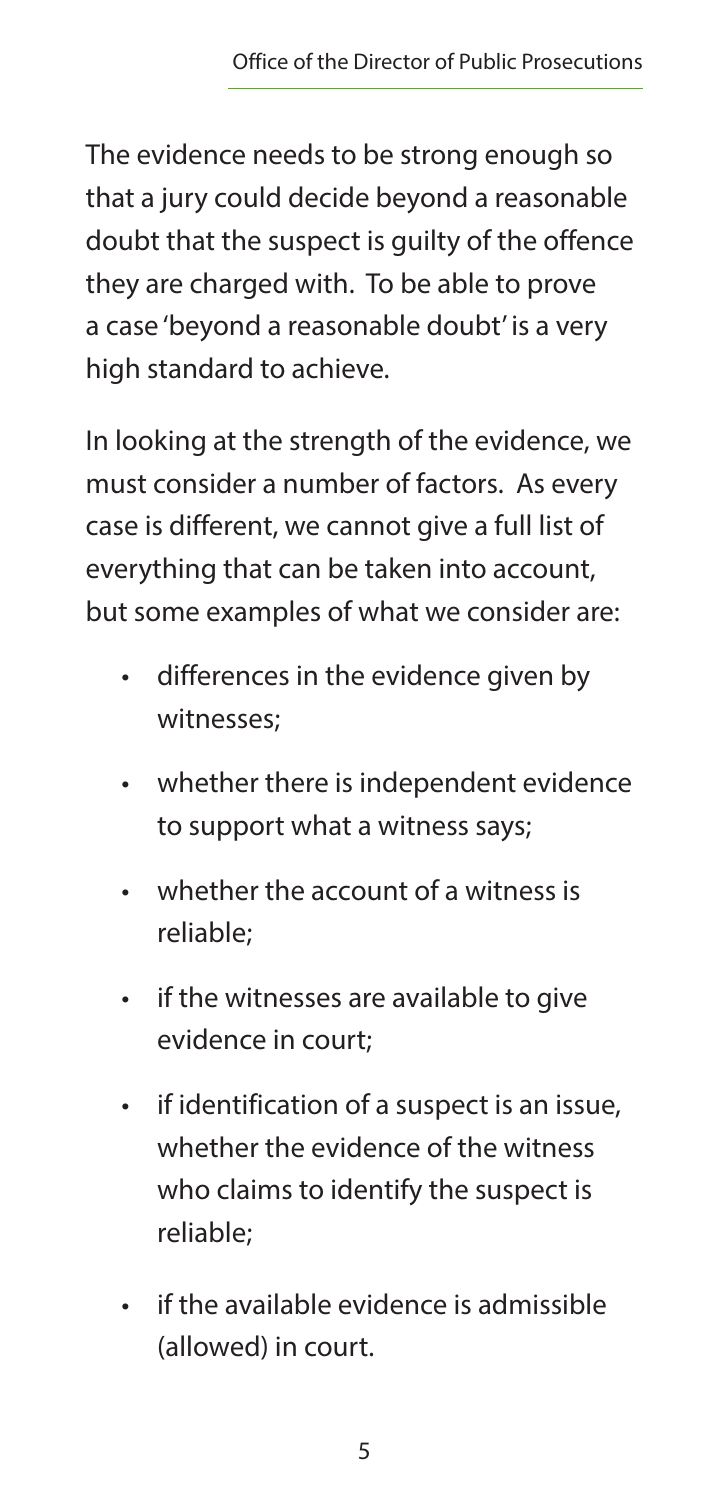#### **How do we decide if there is a 'public interest' in prosecuting?**

Even if there is enough evidence, the DPP must also decide if there is a public interest in prosecuting.

In considering the public interest, the DPP must take a number of factors into account, including the interests of the victim, the suspect and the wider community.

There is a clear public interest in making sure that the wrongdoer is prosecuted, convicted and punished when a crime is committed. The more serious the crime and the stronger the evidence, the more likely it is that it will be in the public interest to prosecute.

When assessing public interest, we consider factors such as:

- the seriousness of the crime:
- the impact on the victim;
- the age and personal circumstances of the victim and the suspect;
- the effect of the prosecution on the suspect and the victim;
- the risk of the suspect offending again;
- the alternatives to prosecution (if any).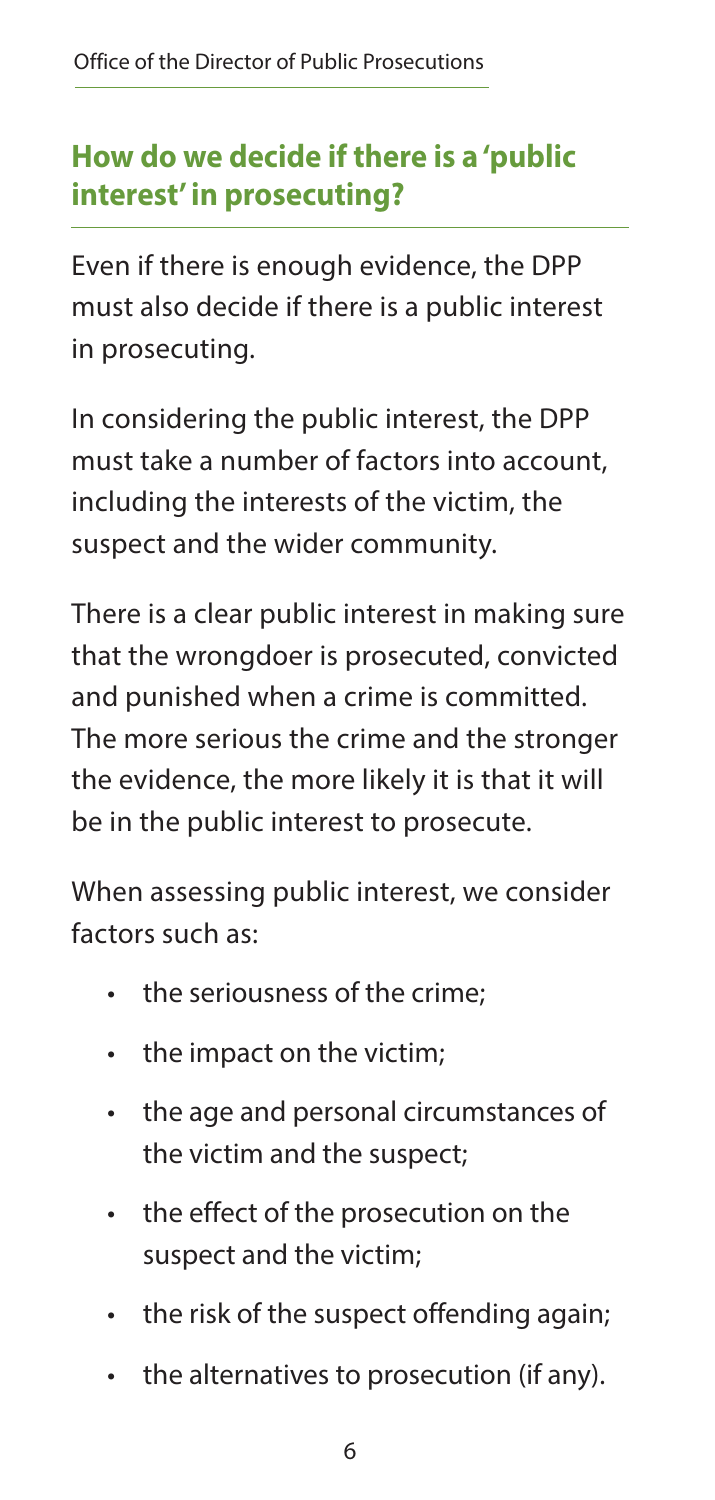Examples of two alternatives to prosecution are:

- 1. the **Adult Caution Scheme** where, in certain cases, a person aged 18 or over may receive a caution from the Gardaí rather than be prosecuted; and
- 2. the **Juvenile Diversion Programme** where a person under 18 receives a caution and may be supervised by the Gardaí for a period of time.

You can find more detailed information about public interest considerations in our Guidelines for Prosecutors on our website [www.dppireland.ie.](http://www.dppireland.ie)

### **Do we give reasons for our decisions not to prosecute?**

Yes. If we decide not to prosecute, a victim can ask us for a summary of the reasons for our decision. This applies to all decisions made on or after 16 November 2015.

In cases where the victim has died, a family member of the deceased victim can ask us for reasons for our decision not to prosecute. This applies to all cases where the death occurred on or after 22 October 2008.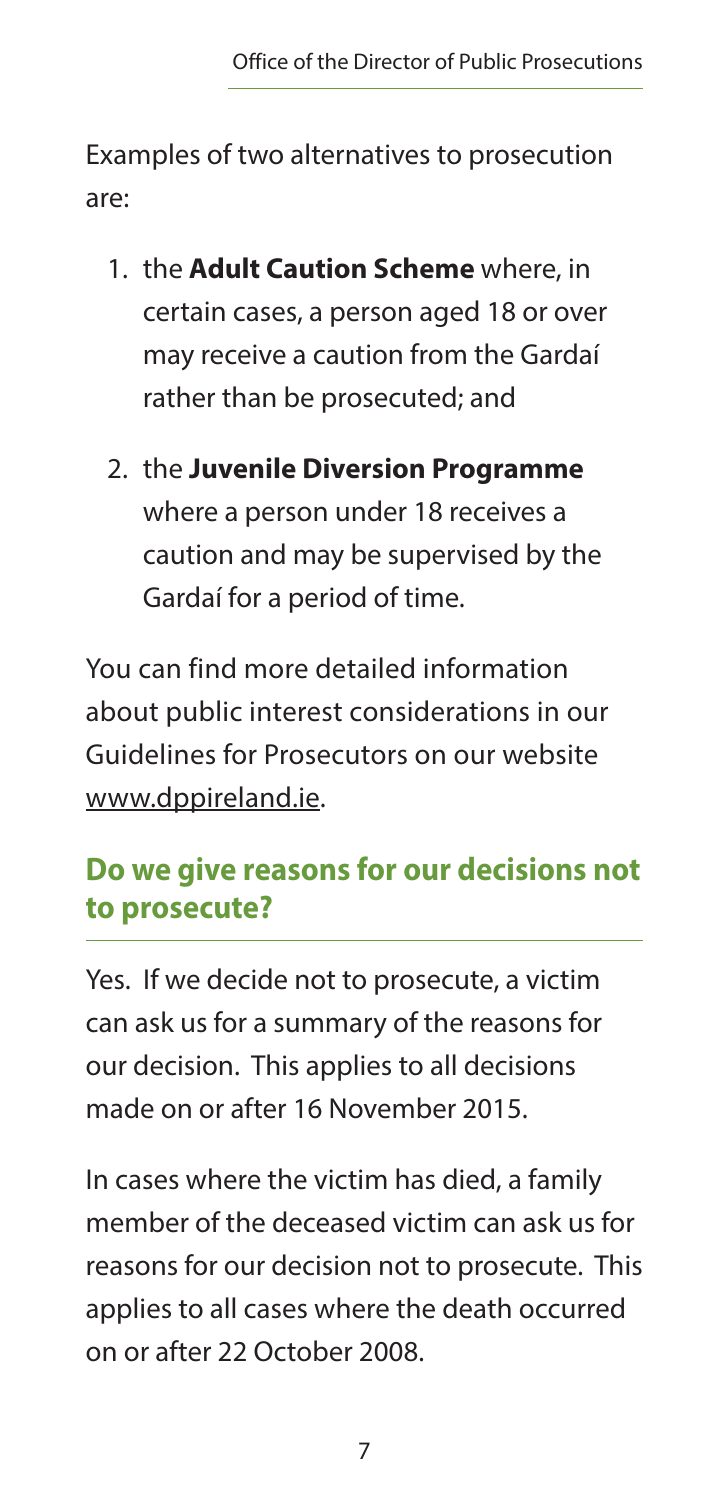If the decision not to prosecute was made by the Gardaí, a victim can ask the Gardaí for a summary of reasons for the decision.

#### **How can I request a summary of reasons for a decision made by the DPP?**

You can request a summary of reasons for a decision not to prosecute by completing a **Request for Reasons Form**. The form is available on our website www.dppireland.ie or from your nearest Garda Station.

You must make a request **within 28 days**  of the date you are told of the decision not to prosecute. In some cases the DPP might extend this time limit. She will do this only if there is a good reason and if it is in the interests of justice.

#### **Can I ask the DPP to review a decision?**

Certain people can ask the DPP to review a decision. These include:

- a victim of crime;
- a family member of a victim in a fatal case;
- a solicitor acting on behalf of either of the above.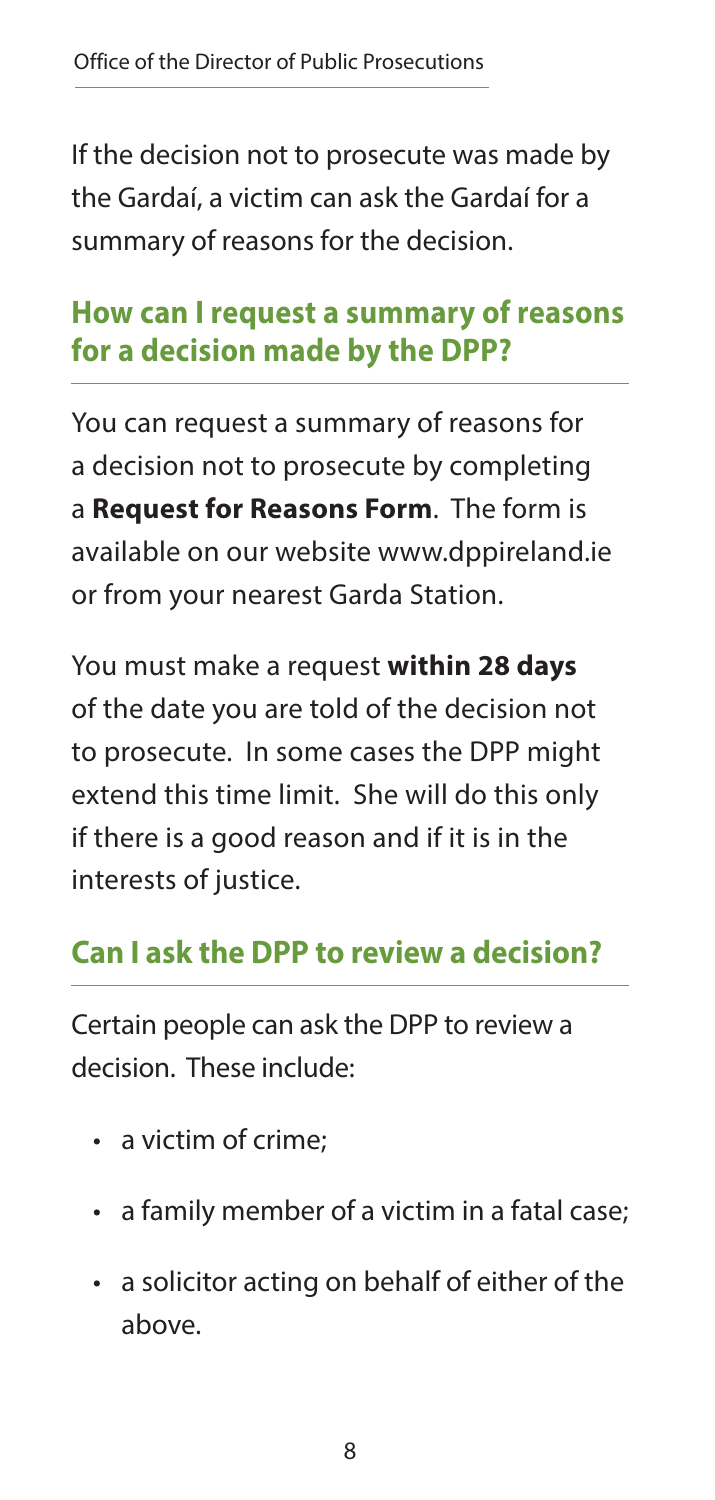#### **How can I ask for a review of a decision made by the DPP?**

If you wish to ask for a review of a decision made by the DPP, you can write to our Victims Liaison Unit at the address on page 10.

#### **Is there a time limit for asking for a review?**

Yes. If you have asked us for a reason for our decision, then your request for a review must be made **within 28 days** of the date on the letter telling you of the reason for not prosecuting your case.

If you have not asked us for a reason for our decision, you can still ask for a review. If you do this, your request for a review must be made **within 56 days (8 weeks)** of the date you are told of the decision not to prosecute.

In some cases the DPP may extend these time limits. She will do this only if there is a good reason and if it is in the interests of justice.

# **Where can I get more information?**

You can find out more about how we work on our website [www.dppireland.ie.](http://www.dppireland.ie)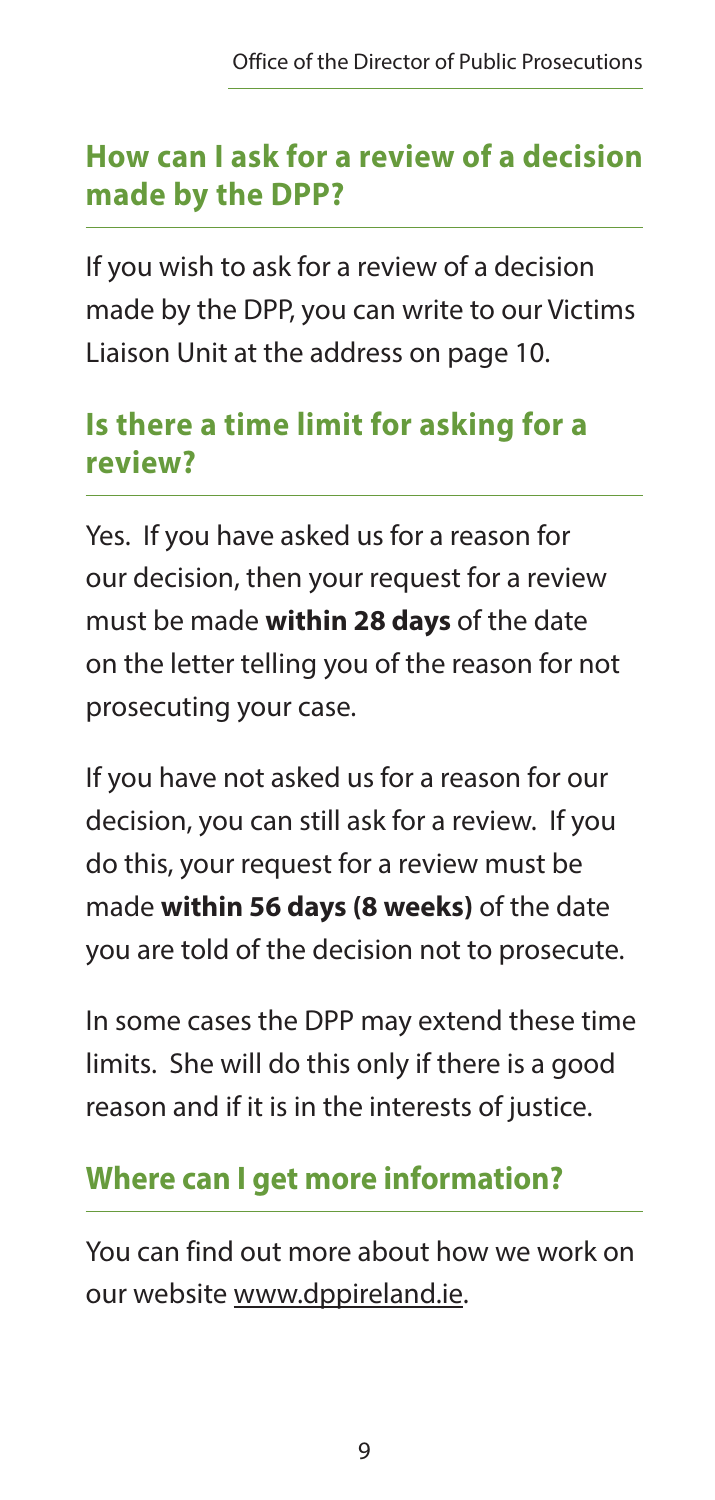You can also see the following publications on our website:

- Victims Charter
- Role of the DPP
- Guidelines for Prosecutors
- Code of Ethics for Prosecutors
- Information booklet on how to request reasons and reviews

#### **How can I contact the Office of the DPP?**

Our contact details are:

Victims Liaison Unit Office of the Director of Public Prosecutions Infirmary Road Dublin 7.

Tel: (01) 858 8500 Fax: (01) 642 7406

We hope you find this information booklet useful in explaining how we make prosecution decisions. Please note that it does not deal with every possible situation and it **does not give legal advice**. If you think you need legal advice, you should talk to a solicitor.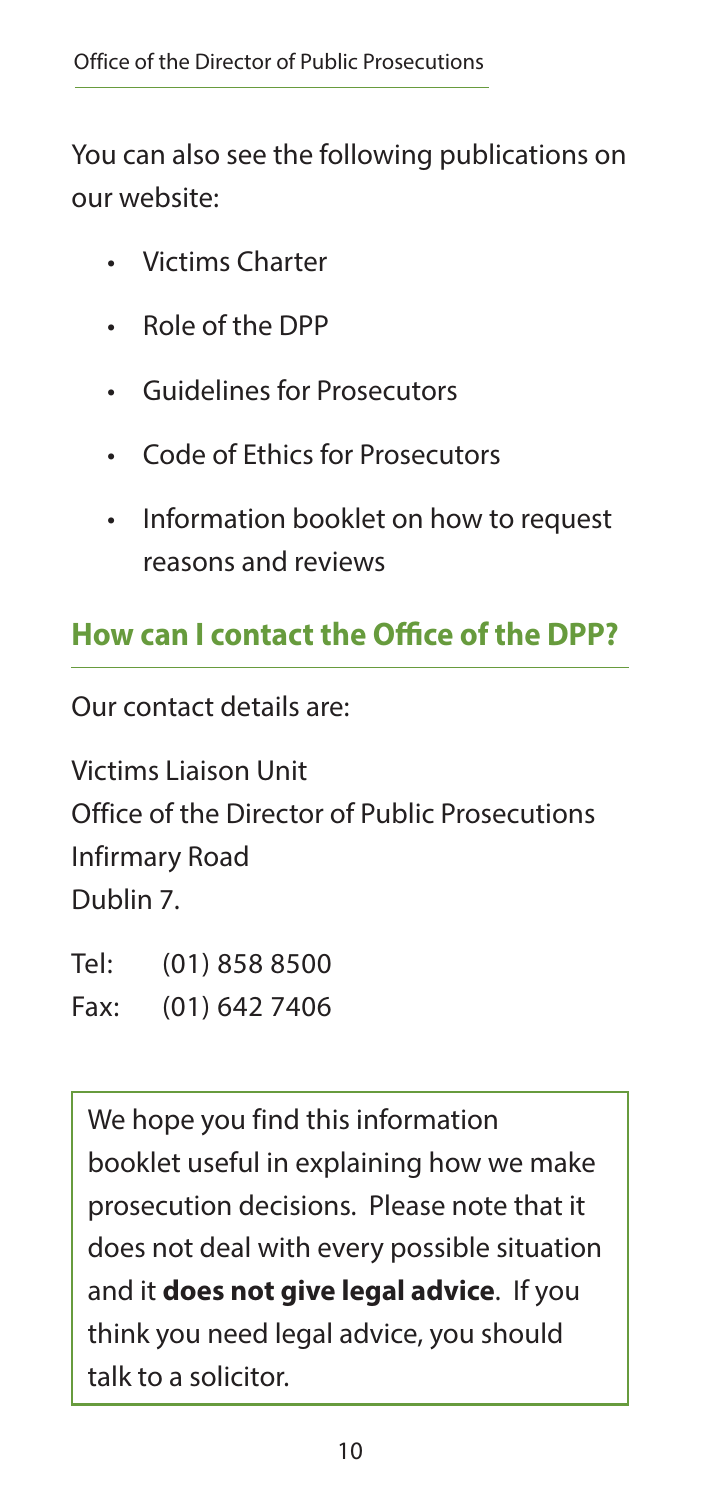- Printed copies of this booklet are available from the Victims Liaison Unit in both Irish and English.
- Braille or audio versions are also available on request.
- Foreign language versions are available on our website, **[www.dppireland.ie](http://www.dppireland.ie)**.